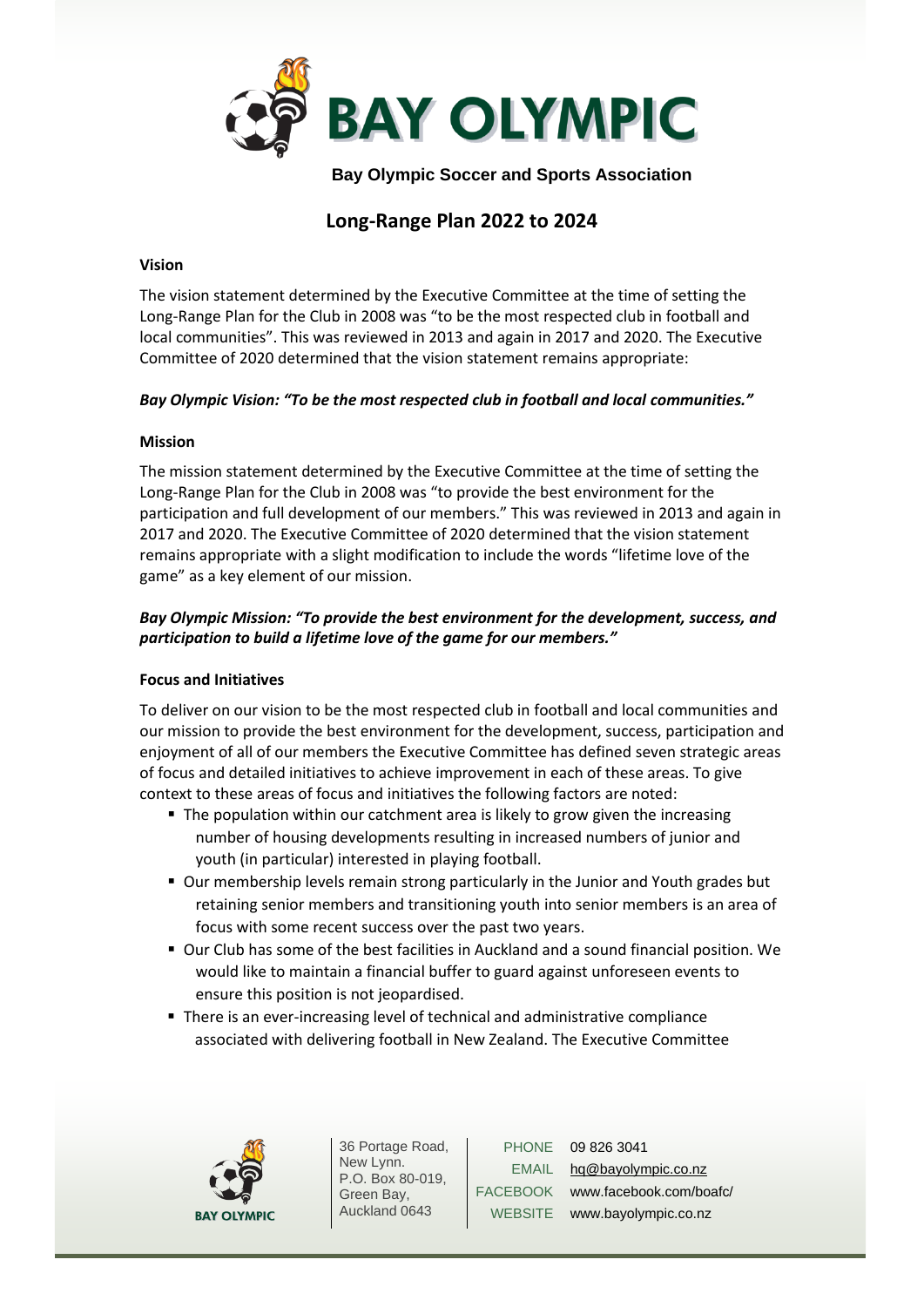recognises that relying on limited volunteer support is not sustainable. We have expanded our core group of paid roles to three comprising the Director of Football, Football Operations Manager, and the Club Co-ordinator. These roles are intrinsic to the success and value proposition on and of the pitch of the Bay Olympic football community. We will supplement these roles with additional part time coaching resources subject to availability of funds.

The areas of focus we have identified to deliver on the Vision and Mission are:

# **Engaged & Growing Membership**

# *Strategies & Initiatives*

- Retaining and engaging our existing membership. We are committed to providing opportunity for players to flourish at the elite level and equally providing community football members with an environment that is inclusive, diverse, and enjoyable.
- Growth from new members by showcasing the Bay Olympic football model and operating ethos through our members enjoyment and advocacy and promoting with engagement in local schools and the broader football community through the hosting of tournaments.

| <b>Actions</b> |                                                  | <b>Key Dates/Ownership</b>      |
|----------------|--------------------------------------------------|---------------------------------|
|                | Promote and resource our junior programme 5-     | DOF and Youth/Junior Reps       |
|                | 12 yrs.                                          |                                 |
|                | Grow our summer football programmes across       | FOM, CC, Senior, Female and     |
|                | all age groups.                                  | Youth/Junior Reps               |
|                | Attain/retain NZF accredited Skills Centre &     | 2022 season DOF                 |
|                | TDP.                                             |                                 |
|                | Continue to provide school holiday               | <b>DOF</b>                      |
|                | programmes.                                      |                                 |
|                | Host at least one age group tournaments each     | FOM and Junior Club Captain     |
|                | season.                                          |                                 |
|                | Expand our presence in schools (primary,         | DOF and FOM                     |
|                | intermediate, and secondary) to retain links and |                                 |
|                | lifelong love of the game.                       |                                 |
|                | Annual cluster tournaments at Primary School     | DOF, FOM and CC supported by    |
|                | Level.                                           | Committee                       |
|                | Consider academy programmes at High School       | DOF supported by Committee      |
|                | Level.                                           |                                 |
|                | Enhance engagement with youth players in the     | DOF, Senior Rep, Senior Club    |
|                | older age groups to ensure they see a pathway    | Captain, Premier and            |
|                |                                                  | <b>Development Team Coaches</b> |

• Clear and concise communication consistent with our Mission.



36 Portage Road, New Lynn. P.O. Box 80-019, Green Bay, Auckland 0643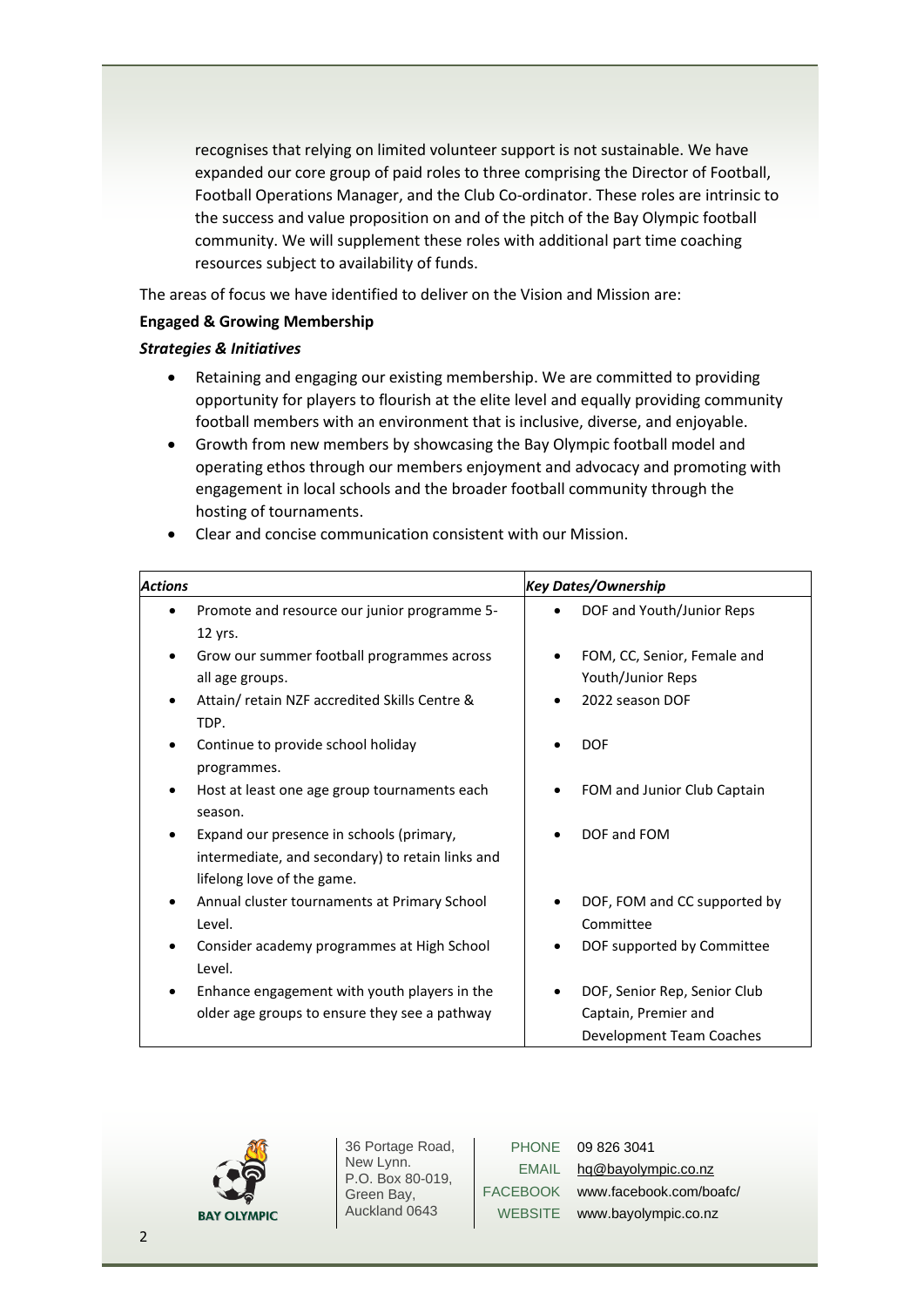| at Bay Olympic with elite and community                    |                                |
|------------------------------------------------------------|--------------------------------|
| football.                                                  |                                |
| Men's and Women's Senior teams playing at the<br>$\bullet$ | 2022 Men 2024 Women Chair      |
| highest level, engaged with our membership                 | and Premier Coaches            |
| base to build passion and aspiration for success.          |                                |
| Enhance the engagement with senior members.<br>$\bullet$   | Senior Rep and Club Captain    |
| Hold Club events/ days to bring members<br>$\bullet$       | Club Co-ordinator, FOM and     |
| together.                                                  | Reps                           |
| Expand communication over multi-media<br>$\bullet$         | Club Co-ordinator<br>$\bullet$ |
| platforms.                                                 |                                |
| Succession Planning for key roles in the Club.             | Chair/ Vice Chair              |

### **Football Operational Plan developed and implemented**

# *Strategies & Initiatives*

• Develop Operational Plan to enable clear communication to players, parents and supporters and ensure we identify the coaching and support resources needed for success.

| <b>Actions</b>                                     | <b>Key Dates/Ownership</b>      |
|----------------------------------------------------|---------------------------------|
| Maintain and communicate and implement the         | DOF - annual review for         |
| Bay Olympic Playing Philosophy.                    | approval by the Exec Cttee.     |
| Establish and maintain NZF accredited Skills       | DOF, FOM and appointed          |
| Centre and TDP.                                    | coaches.                        |
| Identify and support members (and parents)         | DOF and FOM supported by<br>٠   |
| with structured coaching development and           | Youth/Junior and Female Reps.   |
| resources (including both in-house and NZF/OFC     |                                 |
| courses where required).                           |                                 |
| Identify and support members (and parents)         | DOF and FOM supported by        |
| with referee training to enable them to            | Senior, Youth/Junior and Female |
| confidently act as Club based referees.            | Reps.                           |
| Identify tournaments appropriate for Age Group     | DOF and FOM.                    |
| and development stage of teams.                    |                                 |
| Establish and implement a framework to             | DOF, Female Rep and Exec        |
| provide an elite youth and the then senior         | Cttee.                          |
| pathway for female footballers at Bay Olympic.     |                                 |
| Ensure all coaches are educated with FIFA 11+      | FOM,                            |
| training for injury prevention.                    |                                 |
| Establish online coaching resources for use by all | DOF and Club Co-ordinator.      |
| Club coaches.                                      |                                 |



36 Portage Road, New Lynn. P.O. Box 80-019, Green Bay, Auckland 0643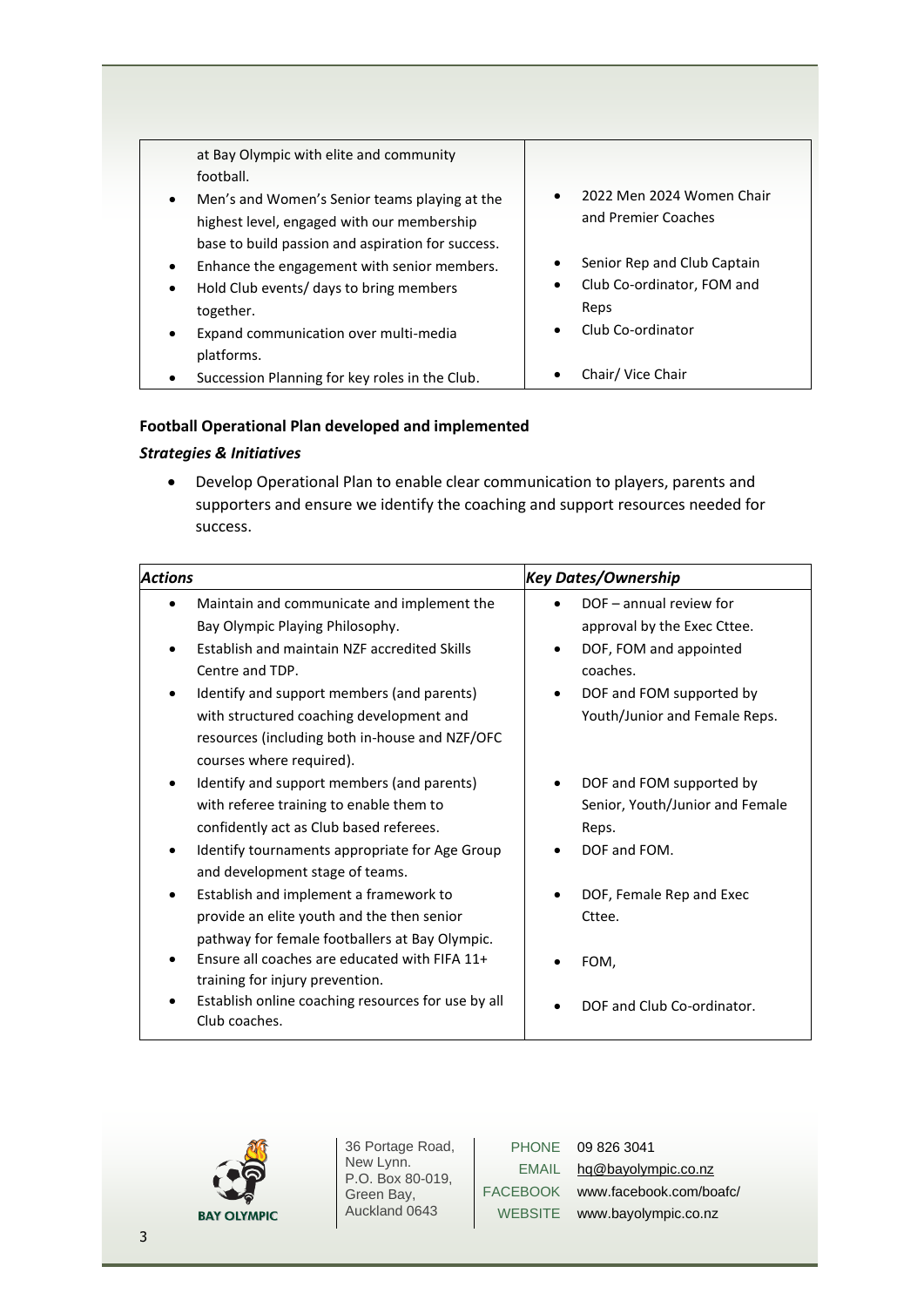| Include a "Coaching Corner" and "Referee Corner" | DOF, FOM and Club Co- |
|--------------------------------------------------|-----------------------|
| piece regularly in our Newsletter.               | ordinator             |

### **Facilities Development & Utilisation**

### *Strategies & Initiatives*

- Effective utilisation of existing facilities and allocations ensuring robust operational relationship with Auckland Council and local schools for the use of overflow facilities.
- Increase allocation of fields in line with membership growth.
- Identify, fund, and implement beneficial capital projects.

| <b>Actions</b>                                                                                                                                                                                                                                                                                                                                                                                                                                                                                | <b>Key Dates/Ownership</b>                             |  |
|-----------------------------------------------------------------------------------------------------------------------------------------------------------------------------------------------------------------------------------------------------------------------------------------------------------------------------------------------------------------------------------------------------------------------------------------------------------------------------------------------|--------------------------------------------------------|--|
| Maintain excellent<br>relationship/communications with Auckland<br>Council to ensure Bay Olympic playing surfaces<br>are maintained to the highest possible standard<br>and that field allocations are sufficient for our<br>needs,<br>Maintain excellent communication with local<br>schools.<br>Develop framework to fund key projects via<br>fundraising, grants, Council infrastructure<br>funding and sponsorship<br>Olympic Park Lights<br>$\circ$<br>Second turf Crum Park<br>$\Omega$ | <b>FOM</b><br>DOF and FOM<br>Exec Cttee June 2022<br>٠ |  |
|                                                                                                                                                                                                                                                                                                                                                                                                                                                                                               |                                                        |  |

# **Financial Sustainability**

# *Strategies & Initiatives*

• Develop and maintain diverse funding / revenue base to support development of players, coaches and delivering value to all membership groups.

| <b>Actions</b>                                                                                                                                                                                                                                               | <b>Key Dates/Ownership</b>                                                             |
|--------------------------------------------------------------------------------------------------------------------------------------------------------------------------------------------------------------------------------------------------------------|----------------------------------------------------------------------------------------|
| Regular monitoring and maintenance of<br>$\bullet$<br>subscription fees to ensure the cost of<br>delivering football to our members are covered.<br>Monitor our grant funding avenues and adjust<br>$\bullet$<br>strategies and plans as needed to optimize. | Treasurer and Chair.<br>$\bullet$<br><b>Grants Officer and Exec Cttee</b><br>$\bullet$ |



36 Portage Road, New Lynn. P.O. Box 80-019, Green Bay, Auckland 0643

| 09 8:      | <b>PHONE</b>    |
|------------|-----------------|
| hq@        | EMAIL           |
| <b>WWW</b> | <b>FACEBOOK</b> |
| <b>WWW</b> | <b>WEBSITE</b>  |
|            |                 |

26 3041 bayolympic.co.nz /.facebook.com/boafc/ /.bayolympic.co.nz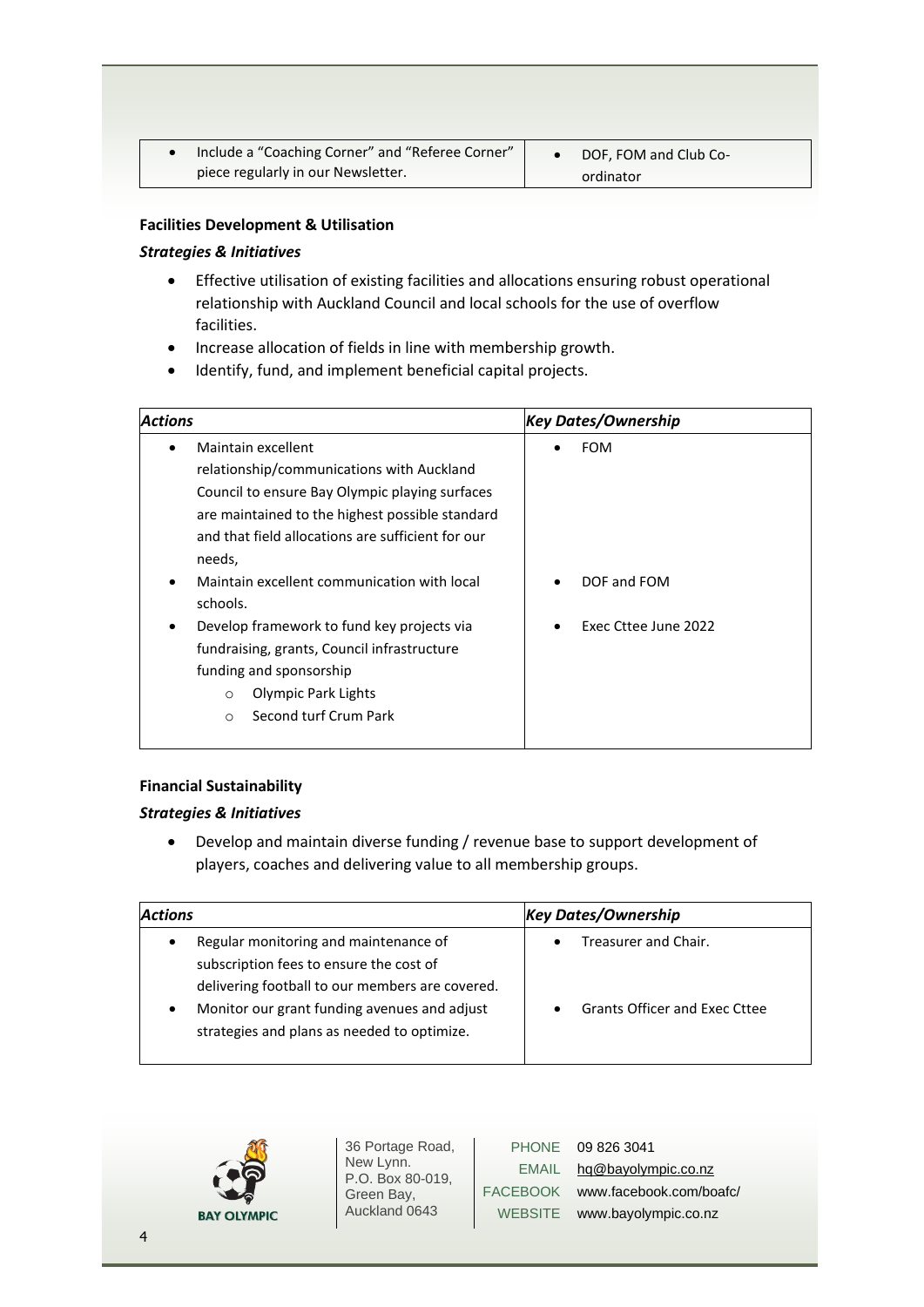| Develop and maintain sponsorship strategy to<br>maximise opportunity and ensure value is                                                                      | Chair and Vice Chair                                                                     |
|---------------------------------------------------------------------------------------------------------------------------------------------------------------|------------------------------------------------------------------------------------------|
| delivered to all sponsors.<br>Events – season and kit launch to provide profile<br>$\bullet$<br>for the Club and sponsors and engage<br>membership.           | Club Co-ordinator, Vice Chair                                                            |
| Plan additional fundraising opportunities<br>$\bullet$<br>including events, tournaments.<br>Celebrate Club and Member milestone<br>$\bullet$<br>achievements. | <b>Exec Cttee and Club Co-</b><br>ordinator<br>Exec Cttee and Club Co-<br>٠<br>ordinator |

# **Resources & Communication**

# *Strategies & Initiatives*

• Ensure our communications are informative, engaging, and fun to provide opportunities for our members to participate and enjoy a lifetime love of the game at Bay Olympic

| <b>Actions</b>                                 | <b>Key Dates/Ownership</b>     |
|------------------------------------------------|--------------------------------|
| Review, agree and communicate Executive        | Chair and Vice Chair           |
| Committee and volunteer roles to provide       |                                |
| clarity for the Director of Football, Football |                                |
| Operations Manager, Club Co-ordinator, and     |                                |
| members.                                       |                                |
| Invest in Friendly Manager to provide a<br>٠   | Club Co-ordinator              |
| sustainable platform for Club and membership   |                                |
| administration and communication.              |                                |
| Review communications and social media<br>٠    | Club Co-ordinator              |
| platforms (Newsletter, Web, Facebook,          |                                |
| Instagram, and Twitter). Agree role of each    |                                |
| platform and establish group of volunteers to  |                                |
| assist with administration and use.            |                                |
| Revie the Bay Olympic branding and             | Club Co-ordinator & Exec Cttee |
| recommend any changes to the Executive         |                                |
| Committee for consideration                    |                                |

# **Measurement**

The Executive Committee will agree priorities and dates for the actions established under this Plan will regularly review progress at Executive Committee Meetings.



36 Portage Road, New Lynn. P.O. Box 80-019, Green Bay, Auckland 0643